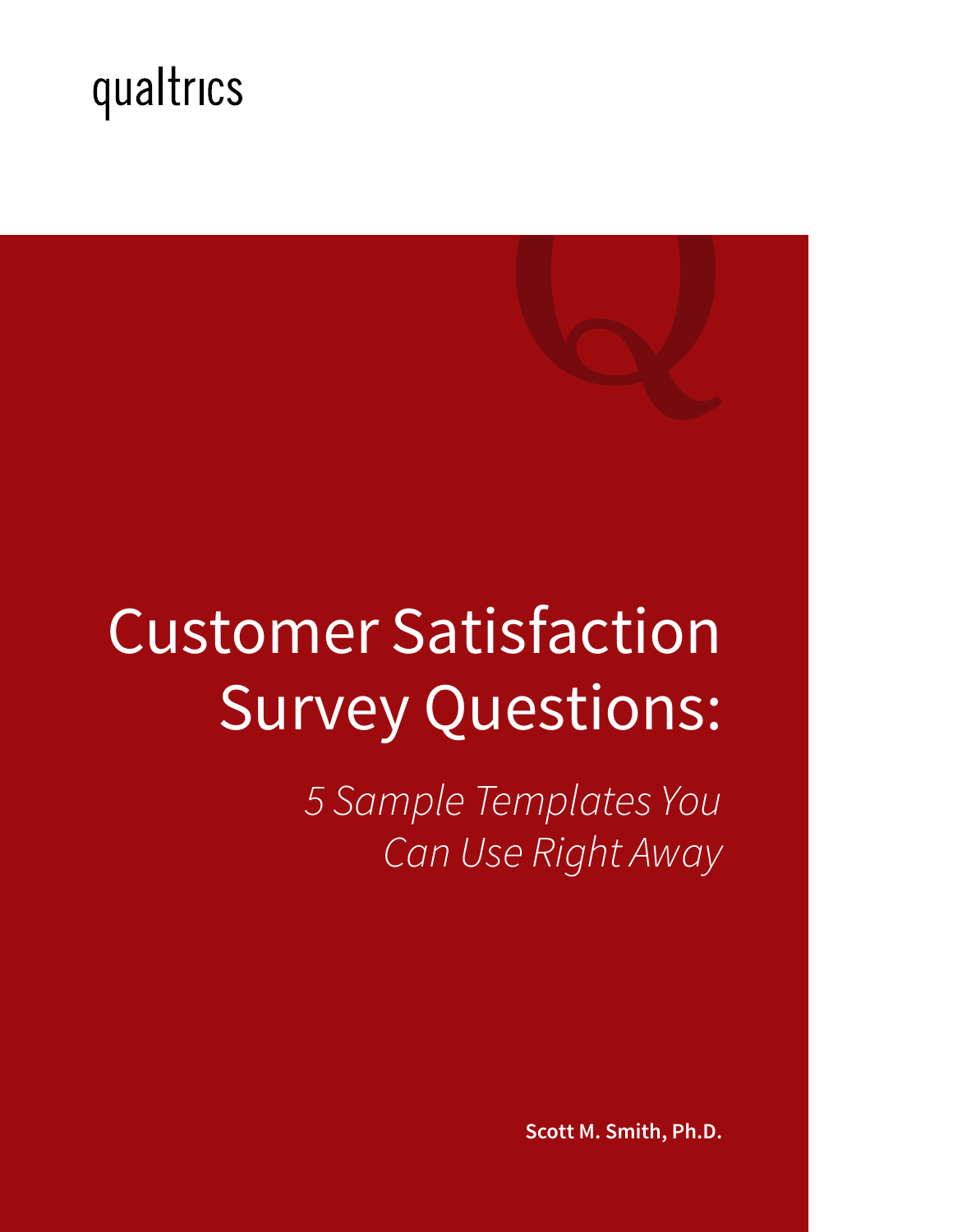[qualtrics.com](http://www.qualtrics.com/)

**Customer satisfaction** is at the core of human experience, reflecting our liking of a company's business activities. High levels of customer satisfaction (with pleasurable experiences) are strong predictors of customer retention, customer loyalty, and product repurchase.

*Effective businesses* focus on creating and reinforcing pleasurable experiences so that they might retain existing customers and add new customers.

*Properly constructed* customer satisfaction surveys provide the insights that are the foundation to creating and reinforcing pleasurable customer experiences.

Since we've already talked about when customer satisfaction should be measured, along with some key customer satisfaction measurements, and different types of customer expectations that can affect your satisfaction measurement, it's time to give some specific examples of satisfaction surveys.

Here are 5 customer satisfaction survey question sample templates you can *use right away* to start *properly measuring* customer satisfaction. **Keep in mind, all of these satisfaction surveys come pre-made and ready to use when you sign up for a Qualtrics Research Suite account.**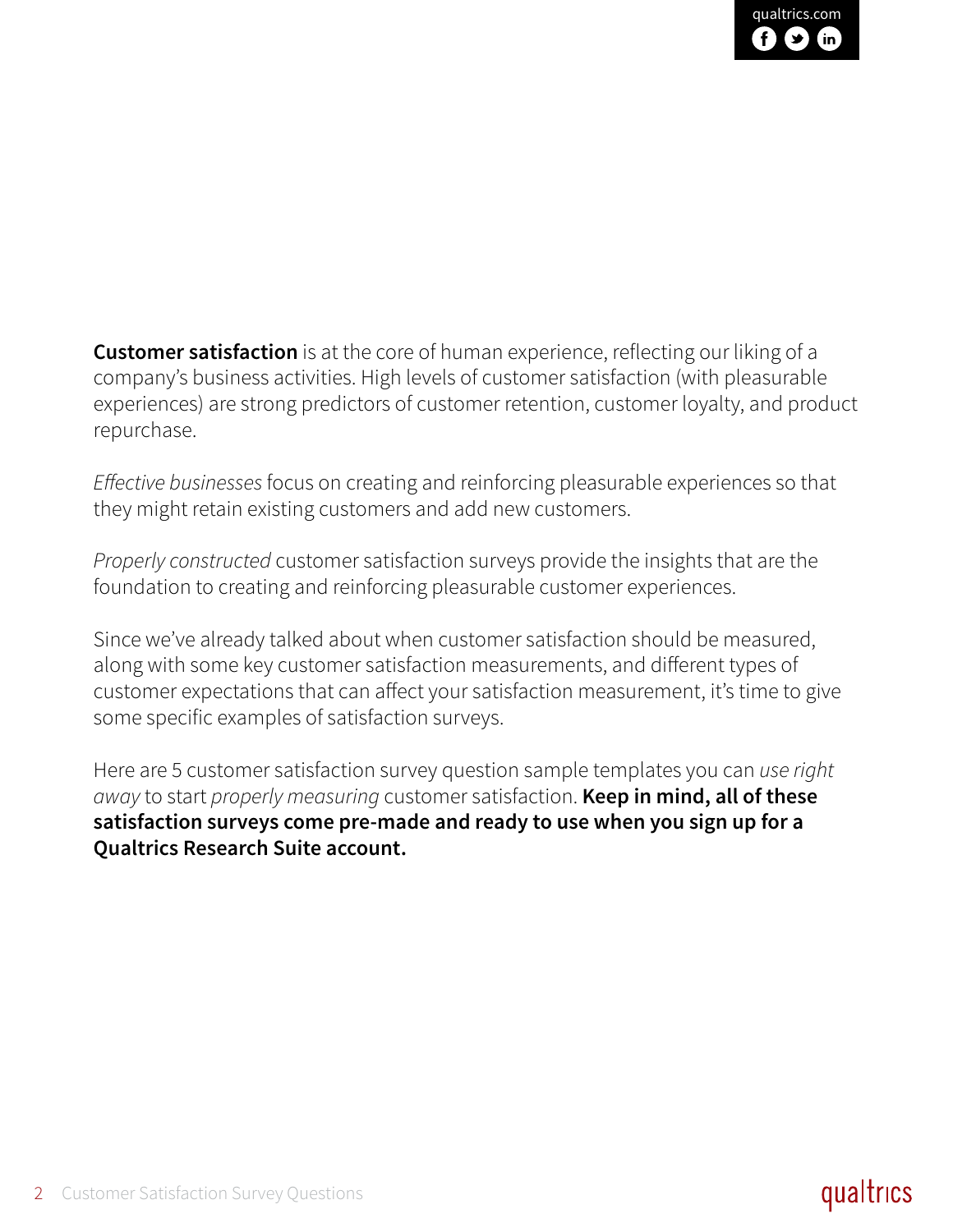# 1. Customer Satisfaction Sample: CSRs

Dear [First Name]

Thank you for giving us the opportunity to serve you better. Please help us by taking a few minutes to tell us about the service that you have received so far. We appreciate your business and want to make sure we meet your expectations.

Sincerely, [Manager Name] Manager

#### *Overall, I am very satisfied with the way [Company] performed (is performing) on this project.*

 $\circ$  Strongly agree  $\circ$  Agree  $\circ$  Neutral  $\circ$  Disagree  $\circ$  Strongly Disagree

The following statements can be put in the same format as above.

*[Company] service representatives (CSRs) are well trained. [Company] service representatives (CSRs) are well supervised. [Company] service representatives (CSRs) adhere to professional standards of conduct. [Company] service representatives (CSRs) act in my best interest. Overall, I am satisfied with the [Company] service respresentatives (CSRs) The [Company] account manager is knowledgeable and professional. The [Company] account manager is making a positive contribution to my business. The [Company] account manager responds to my inquiries in a timely manner. Overall, I am satisfied with the [Company] account manager.*

#### *Compared to how you felt about [Company] before this project, what is the likelihood of completing another project with [Company]?*

 $\circ$  Better, based on performance  $\circ$  About the same

Worse, based on performance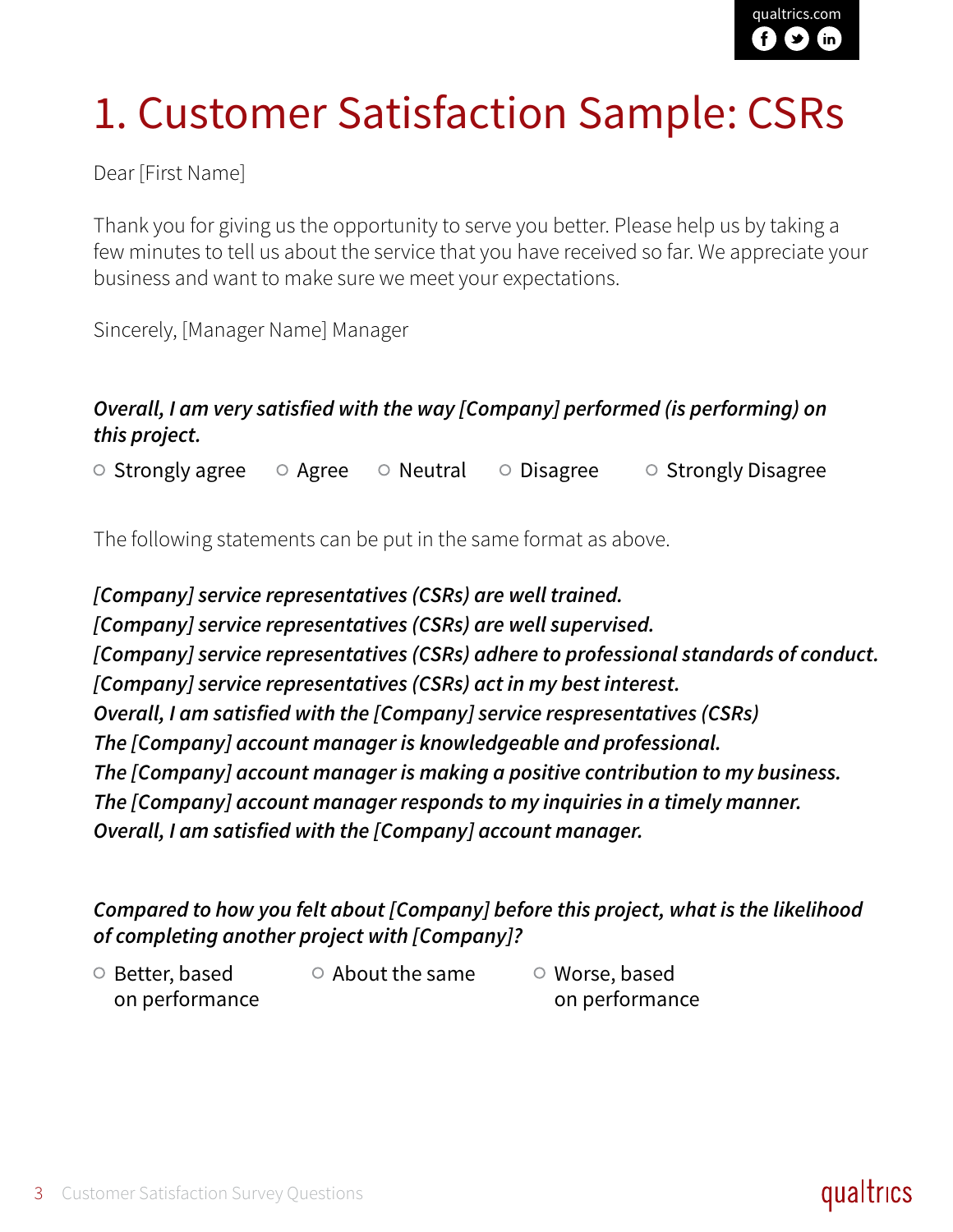#### *Considering the overall value of the project you paid for, was it . . .*

- $\circ$  An exceptional value, worth more than you paid for it.
- $\circ$  A good value, worth about what you paid for it.
- $\circ$  A poor value, worth less than you paid for it.

# 2. Satisfaction & Customer Retention: General

Dear Customer:

Thank you for giving us the opportunity to better serve you. Please help us by taking a few minutes to tell us about the service that you have received so far. We appreciate your business and want to make sure we meet your expectations. Attached, you will find a coupon good for …… We hope that you will accept this as a token of our good will.

Sincerely, [Manager Name] Manager

#### *How often do you typically use the product?*

- $\circ$  Once a year  $\circ$  Every 2-3 months
- $\circ$  Daily  $\circ$  2-3 times a year less often
- Weekly **Do not use**
- $\circ$  Once a month

#### *How did your [Product] perform?*

|                                      | Miserably | Somewhat<br>Satisfactory | Verv<br>Satisfactory | Delightfully |
|--------------------------------------|-----------|--------------------------|----------------------|--------------|
| Overall quality                      | O         |                          |                      |              |
| Value                                | C         |                          |                      |              |
| Purchase experience                  | O         |                          |                      |              |
| Installation of first use experience |           |                          |                      |              |
| Usage experience                     | O         |                          |                      |              |
| After purchase service (warranty,    | O         |                          |                      |              |
| repair, customer service, etc.)      |           |                          |                      |              |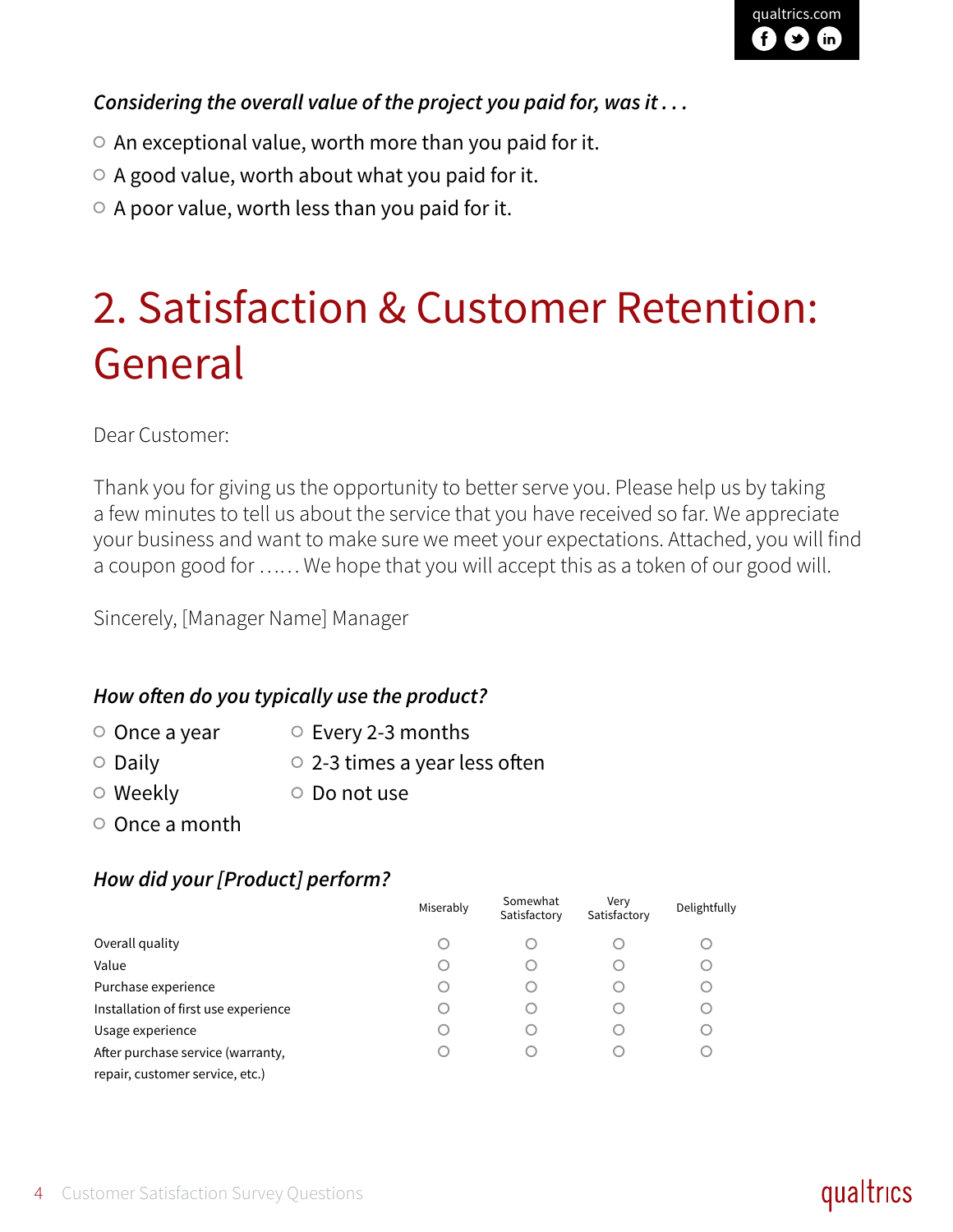#### *How important was performance on these attributes?*

|                                      | Miserably | Somewhat<br>Satisfactory | Very<br>Satisfactory | Delightfully |
|--------------------------------------|-----------|--------------------------|----------------------|--------------|
| Overall quality                      | C         |                          |                      |              |
| Value                                | С.        |                          |                      |              |
| Purchase experience                  | С         |                          |                      |              |
| Installation of first use experience | C         |                          |                      |              |
| Usage experience                     | C         |                          |                      |              |
| After purchase service (warranty,    |           |                          |                      |              |
| repair, customer service, etc.)      |           |                          |                      |              |

#### *Overall, how satisfied were you with your new [Product]?*

|           |           | $\circ$ Not at all $\circ$ Somewhat $\circ$ Satisfied $\circ$ Very Satisfied $\circ$ Delighted |  |
|-----------|-----------|------------------------------------------------------------------------------------------------|--|
| Satisfied | Satisfied |                                                                                                |  |

#### *Have you ever contacted customer service?*

Yes © No

#### *If you contacted [Company] customer service, have all problems been resolved to your complete satisfaction?*

| $\circ$ Yes, by the company or | $\circ$ Yes, by me or someone | $\circ$ No, the problem was |
|--------------------------------|-------------------------------|-----------------------------|
| its representatives            | outside the company           | not resolved                |

#### *Based on your awareness of [Product/Service], is it better, the same, or worse than other brands of [Enter Category]?*

 $\circ$  Much Better  $\circ$  Better  $\circ$  About the same  $\circ$  Worse  $\circ$  Much Worse

#### *Please share with us a few things [Product/Service] could do better.*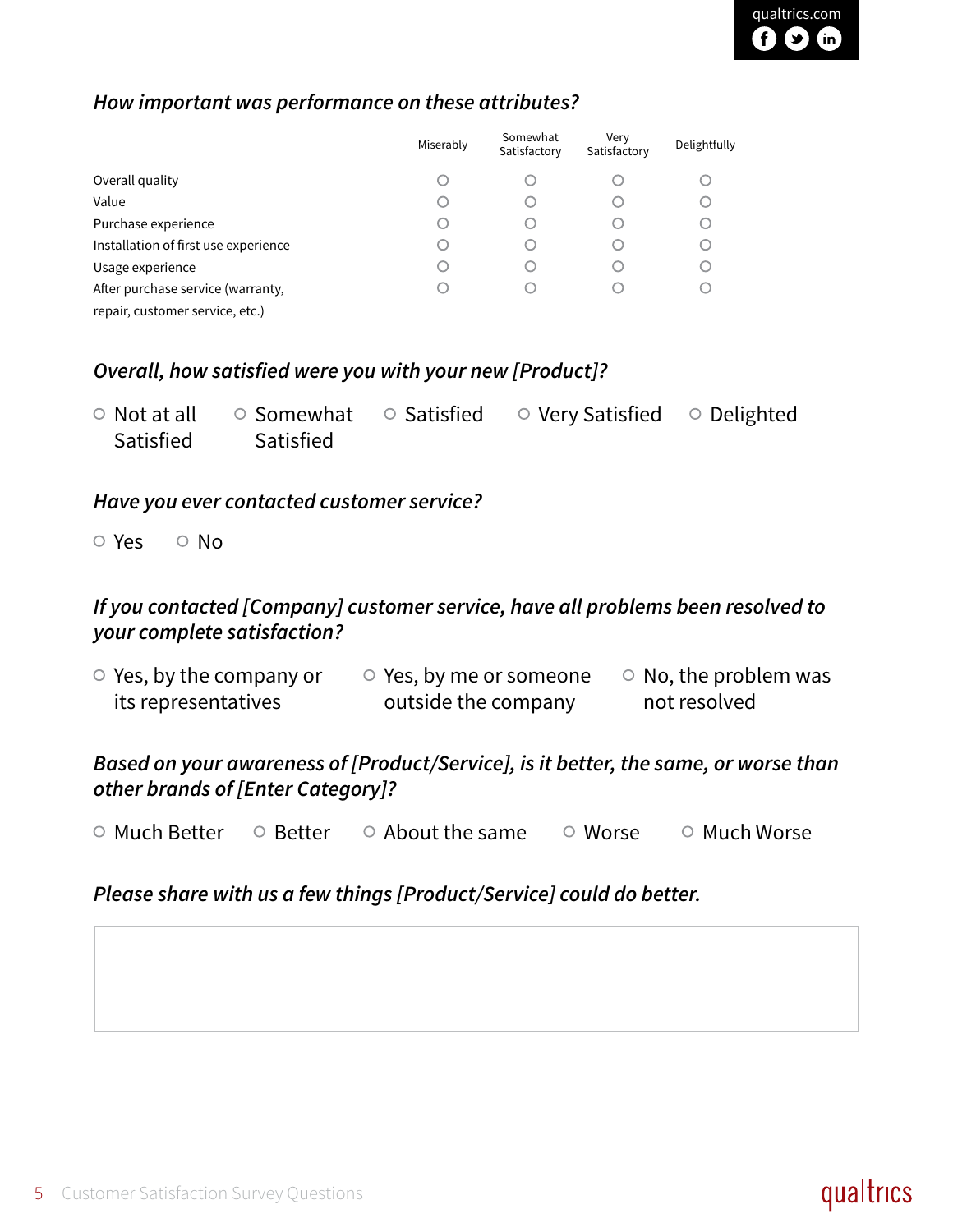

*Based on your experience with [Product], how likely are you to buy [Product] again?*

| $\circ$ Definitely | $\circ$ Probably | $\circ$ Might or | $\circ$ Probably | $\circ$ Definitely |
|--------------------|------------------|------------------|------------------|--------------------|
| will               | will             | Might not        | will not         | will not           |

*Based on your experience with [Product], would you recommend this product to a friend?*

| $\circ$ Definitely | $\circ$ Probably | $\circ$ Might or | $\circ$ Probably | $\circ$ Definitely |
|--------------------|------------------|------------------|------------------|--------------------|
| will               | will             | Might not        | will not         | will not           |

*If you would like to share any additional comments or experiences about [Product], please enter them below.*

# 3. Customer Satisfaction: NPS

Net Promoter Score NPS (General)

**Researcher Note:** The \*Net Promoter Score is a common test of customer satisfaction that was made popular by Fred Reichheld of Bain & Company.

The score is calculated based upon one question (used twice in this survey) by sorting respondents into Promoters (High), Neutrals (Middle) and Detractors (Low), then subtracting the percentage of respondents that are Detractors from the percentage that are Promoters.

This survey calculates the Net Promoter Score for two instances: the purchase of an iPad, and overall feelings of Apple. In addition, it collects other feedback and demographic information for future segmentation.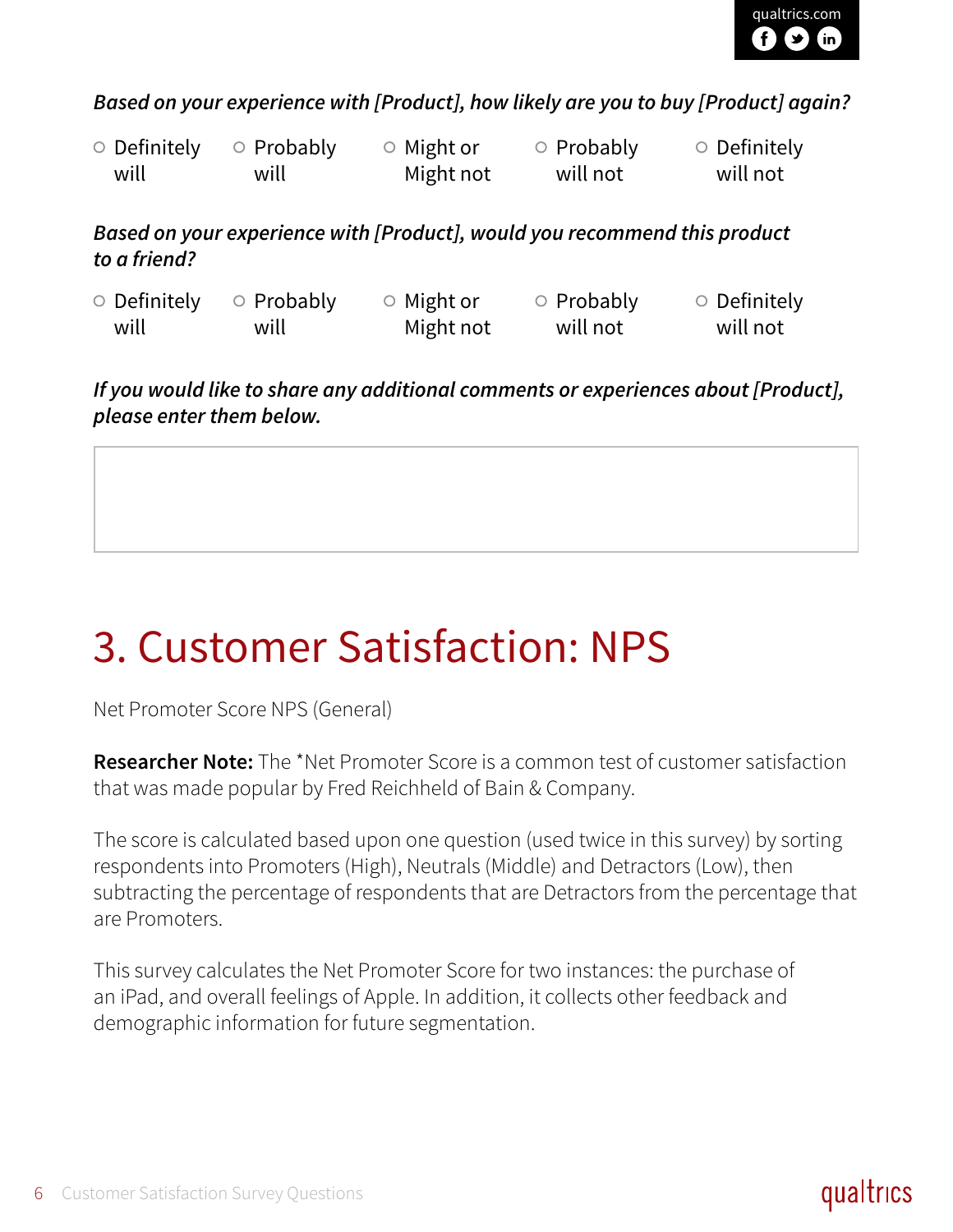\*The Net Promoter Score is a registered trademark of Fred Reichheld, Bain & Company and Satmetrix.

#### *Considering only your most recent purchase experience, how likely would you be to recommend the purchase of an Apple iPad to a friend or colleague? (0 is not at all likely, 10 is extremely likely)*

Not at all  $\circ 1$   $\circ 2$   $\circ 3$   $\circ 4$   $\circ 5$   $\circ 6$   $\circ 7$   $\circ 8$   $\circ 9$   $\circ$  Extremely likely (0) likely (10)

#### *Considering your complete experience with our company, how likely would you be to recommend our company to a friend or colleague? (0 is not at all likely, 10 is extremely likely)*

Not at all  $\circ 1$   $\circ 2$   $\circ 3$   $\circ 4$   $\circ 5$   $\circ 6$   $\circ 7$   $\circ 8$   $\circ 9$   $\circ$  Extremely likely (0) likely (10)

*(Feedback for Improvement) What can we do in the future to earn a score of 9 or 10?*

#### *What did we do really well?*

#### *What can we do to be even better?*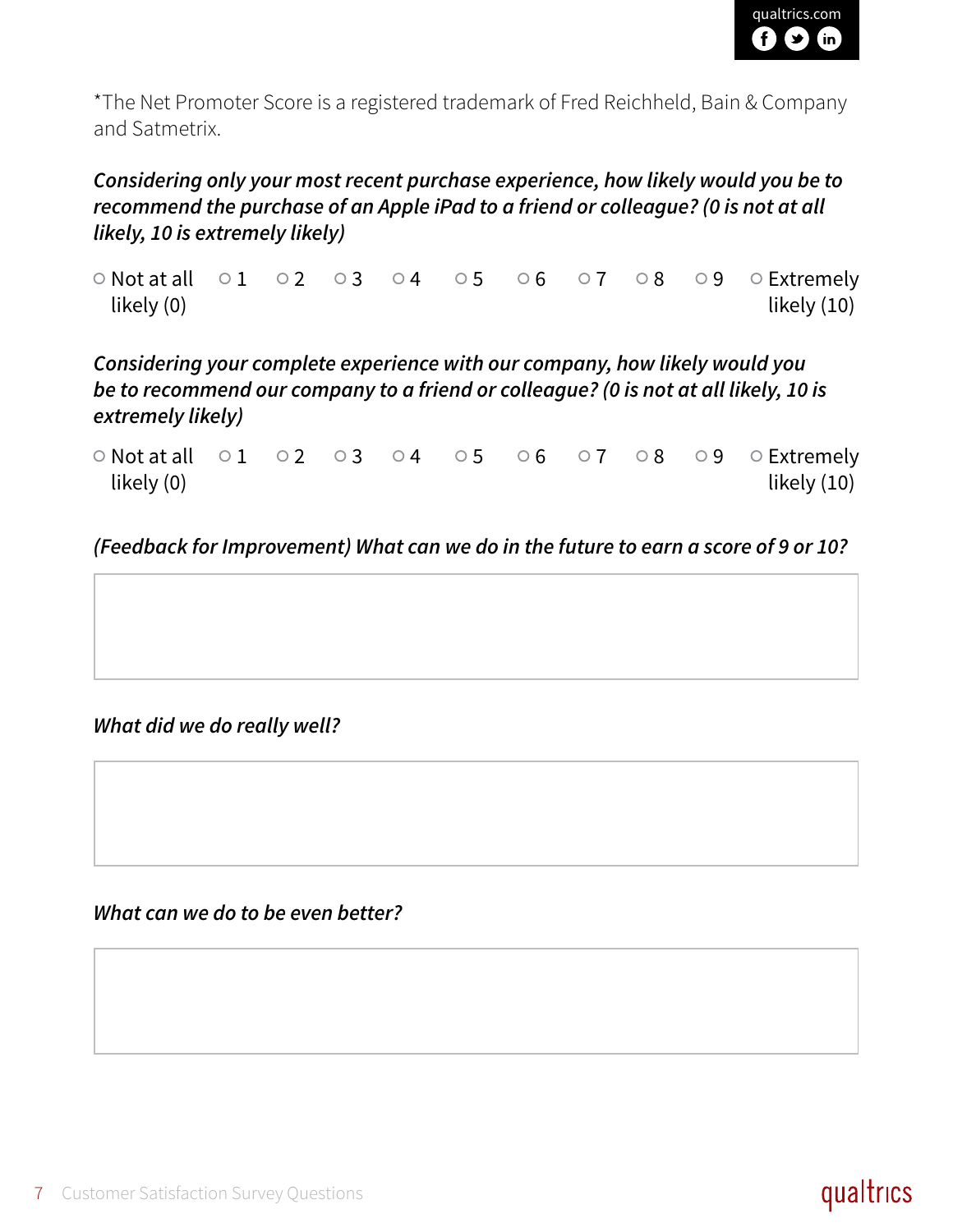

#### *Finally, please tell us a little about yourself . . .*

#### *What is your gender?*

 $\circ$  Male  $\circ$  Female

#### *How old are you?*

 $\circ$  Under 13  $\circ$  13-17  $\circ$  18-25  $\circ$  26-34  $\circ$  35-54  $\circ$  55-64  $\circ$  64 or over

#### *What is your current marital status?*

- $\circ$  Single, never married  $\circ$  Separated
- $\circ$  Married without children  $\circ$  Widowed
- $\circ$  Married with children  $\circ$  Living with partner
- Divorced

#### *What is the highest level of education you have completed?*

- Less than High School
- O High School / GED
- Some College
- 2-year College Degree
- 4-year College Degree
- Masters Degree
- Doctoral Degree
- Professional Degree (JD, MD)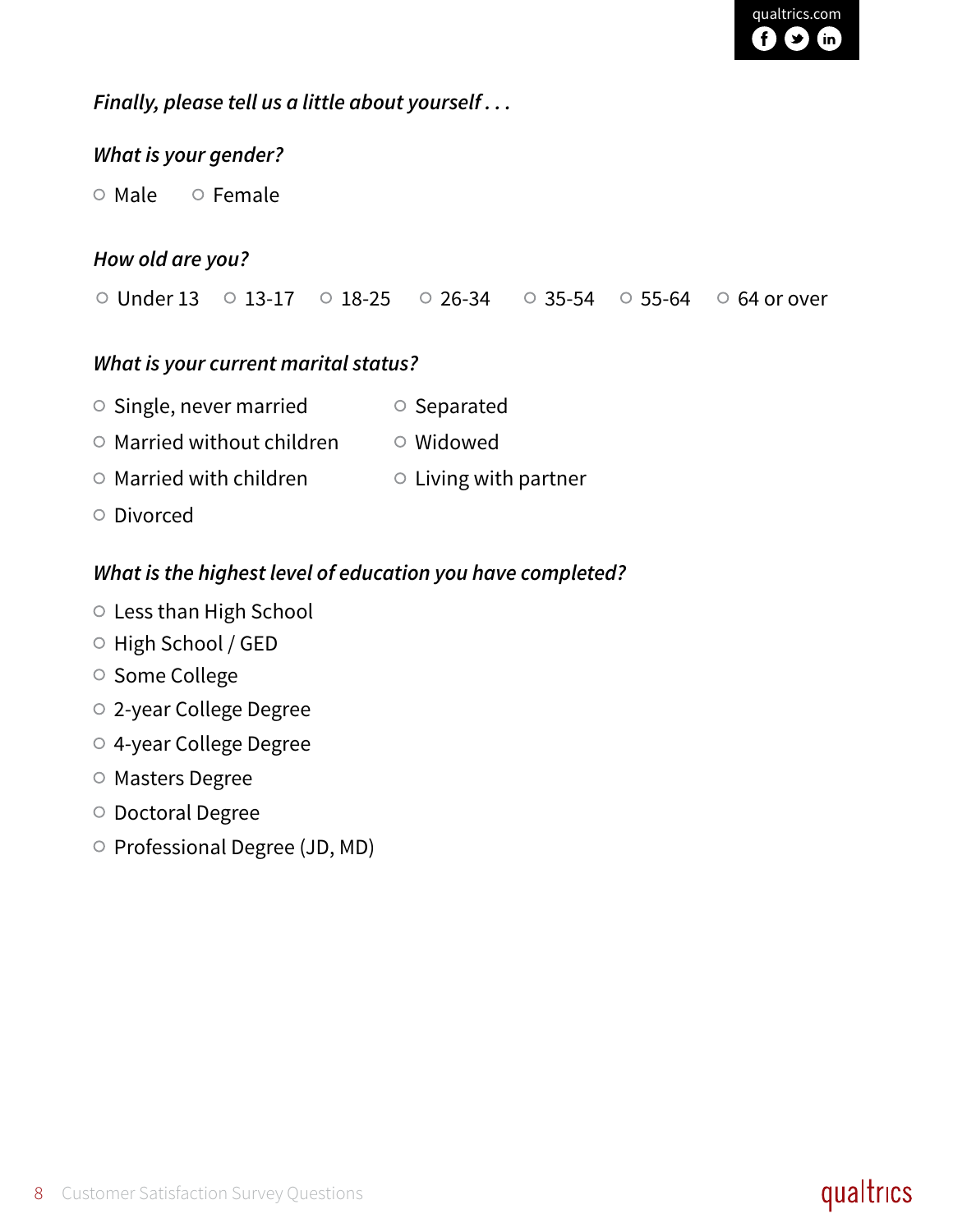# 4. Customer Satisfaction: Product

#### *Purchase Satisfaction: How much do you agree or disagree with the following statements about [Product]?*

| Strongly<br>Disagree | <b>Disagree</b> | Neither Agree<br>nor Disagree | Agree | Strongly<br>Agree |
|----------------------|-----------------|-------------------------------|-------|-------------------|
|                      |                 |                               |       |                   |
|                      |                 |                               |       |                   |
|                      |                 |                               |       |                   |
|                      |                 |                               |       |                   |
|                      |                 |                               |       |                   |
|                      |                 |                               |       |                   |
|                      |                 |                               |       |                   |
|                      |                 |                               |       |                   |
|                      |                 |                               |       |                   |
|                      |                 |                               |       |                   |
|                      |                 |                               |       |                   |
|                      |                 |                               |       |                   |
|                      |                 |                               |       |                   |

#### *How much do you agree or disagree with the following statements about [Product]?*

|                                                                 | Strongly<br>Disagree | Disagree | Neither Agree<br>nor Disagree | Agree | Strongly<br>Agree |
|-----------------------------------------------------------------|----------------------|----------|-------------------------------|-------|-------------------|
| I am pretty satisfied with the [Product] I chose.               |                      |          |                               |       |                   |
| I am pretty certain that I made the decision about which        |                      |          |                               |       |                   |
| [Product] to select.                                            |                      |          |                               |       |                   |
| I felt confused while shopping for [Product].                   |                      |          |                               |       |                   |
| I am pretty sure that one of the other brands of [Product]      |                      |          |                               |       |                   |
| that I did not choose would have been equal to or               |                      |          |                               |       |                   |
| better than the brand I chose to satisfy my desires and         |                      |          |                               |       |                   |
| expectations.                                                   |                      |          |                               |       |                   |
| I really would not like any more information about the          |                      |          |                               |       |                   |
| various brands of [Product] in the study.                       |                      |          |                               |       |                   |
| It is likely that the brand of [Product] I chose is better than |                      |          |                               |       |                   |
| the brands of [Product] I am currently familiar with.           |                      |          |                               |       |                   |
| If I could do it over again, I'd buy a different make/model.    |                      |          |                               |       |                   |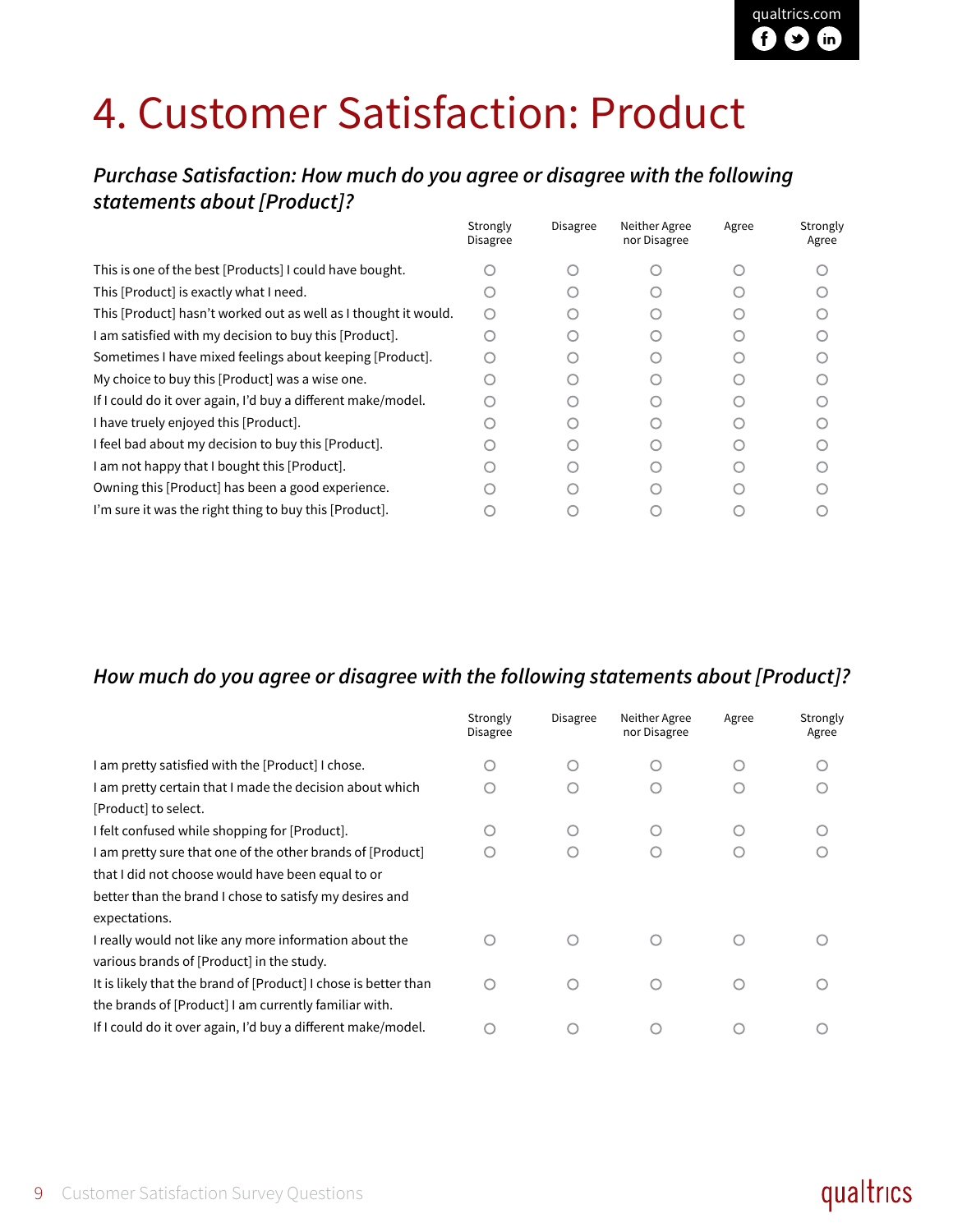# 5. Satisfaction: Technical Documentation

| Verv<br>Satisfied | Satisfied | Neutral | Dissatisfied | Verv<br>Dissatisfied |
|-------------------|-----------|---------|--------------|----------------------|
|                   |           |         |              |                      |
|                   |           |         |              |                      |
|                   |           |         |              |                      |
|                   |           |         |              |                      |
|                   |           |         |              |                      |
|                   |           |         |              |                      |

#### *Please tell us what [Company] should do to improve the quality of the documentation delivered with your platform?*

#### *[Company] understands the service needs of my organization.*

| $\circ$ Strongly agree | $\circ$ Agree | $\circ$ Neutral $\circ$ Disagree | ○ Strongly Disagree |
|------------------------|---------------|----------------------------------|---------------------|
|                        |               |                                  |                     |

#### *Overall, how satisfied are you with the amount of contact between you/your organization and [Company's] service organization's management?*

 $\circ$  Very satisfied  $\circ$  Satisfied  $\circ$  Neutral  $\circ$  Dissatisfied  $\circ$  Very dissatisfied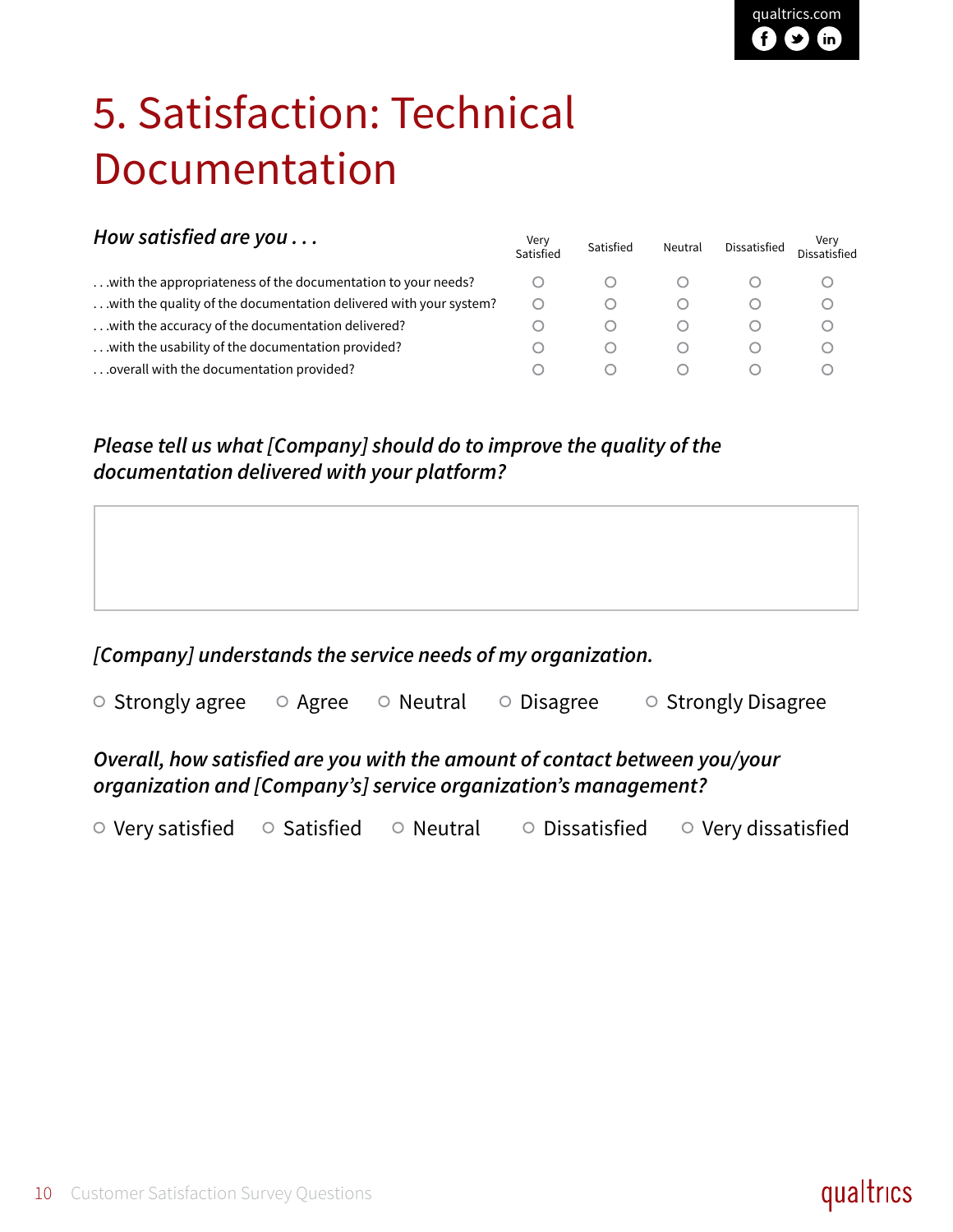*How would you rate [Company] overall?*

*Overall, the quality of [Company's] sales organization's service is*

O Poor O Fair O Good O Very Good O Excellent

*Overall, the value of [Company's] services compared with the price paid is*

O Poor O Fair O Good O Very Good O Excellent

*Would you recommend [Company's] services to colleagues or contacts within your industry?*

 $OYes$  O No

# Conclusion

All 5 of these **customer satisfaction surveys** (plus many, many more) come pre-packaged within the Qualtrics online survey tool.

To learn more about customer satisfaction surveys and how Qualtrics can help you start properly measuring customer satisfaction, click here.